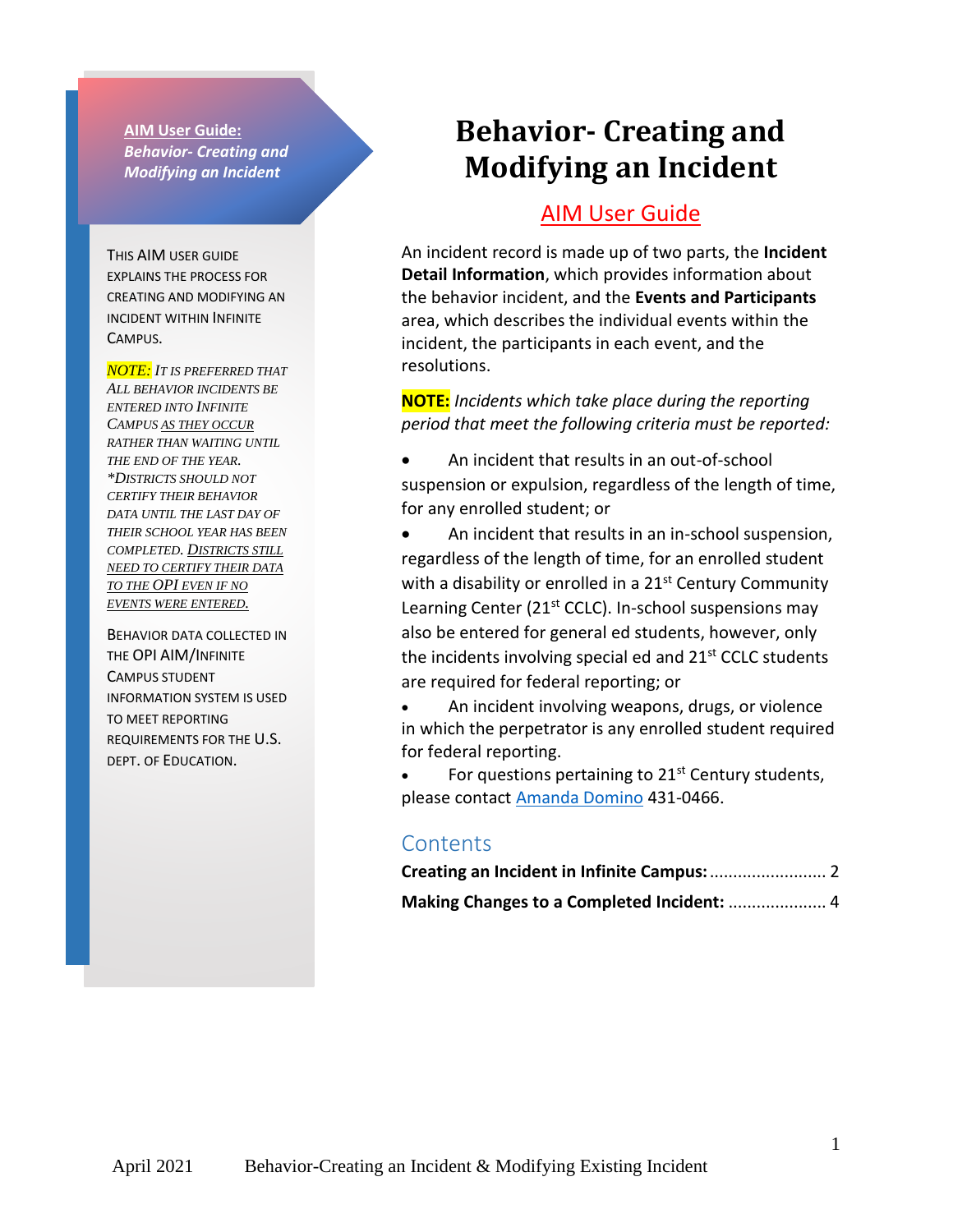## <span id="page-1-0"></span>Creating an Incident in Infinite Campus:

- **1.** Select the school/calendar at the top of the screen.
- **2.** On the **Index** tab, select **Behavior**.
- **3.** Select **Behavior Management**.
- **4.** Select **New**.
- **5.** An Incident Detail Information field appear. All areas in red are required will automatically fill in. Make sure information listed is correct. A Title added. If it is left blank, it will automatically be filled in with the E Type you select on the next screen.
- **6.** Select the Add Event/Participant b
- **7.** An Event and Participant Details bo appear. Select the appropriate Ever for this incident. **NOTE: You will only** use Event Type State Code (se **example screen shot below), when the resolution results in one of the MT Resolution types mentioned above. If the event did not result in a MT Resolution Type, districts will use a local Event Type and a local Resolution Type.**
- **8.** Enter in either the student's last name, first name, or Local Student Number and select **Search**.

|                                    | Save <b>&amp; Delete +</b> New                                                                                                                                                                                                       |                                                                                      |   |        |               |
|------------------------------------|--------------------------------------------------------------------------------------------------------------------------------------------------------------------------------------------------------------------------------------|--------------------------------------------------------------------------------------|---|--------|---------------|
|                                    | Status Filter: Submitted/In-Progress v<br><b>Incident Management Editor</b>                                                                                                                                                          | Alignment Filter: Discipline/Award V                                                 |   |        |               |
| lliw t                             | <b>Date/Time</b>                                                                                                                                                                                                                     |                                                                                      |   |        | Status Locked |
| d and                              |                                                                                                                                                                                                                                      |                                                                                      |   |        |               |
| the                                |                                                                                                                                                                                                                                      |                                                                                      |   |        |               |
| e can be                           |                                                                                                                                                                                                                                      |                                                                                      |   |        |               |
|                                    | Incident Detail Information<br>This section siters information specifie to the incident and will be shared on the behavior tab of each participant. Add Event/Participant and Add Resolution<br>buttons will not be enabled until al |                                                                                      |   |        |               |
|                                    | <b>Status</b><br>In-Progress v<br>Alignment<br>Title<br>Discipline $\mathbf{v}$<br>ſ                                                                                                                                                 | Submitted Date:<br>Submitted By:                                                     | ▿ |        |               |
| Event                              | Date of Incid<br>01/31/2022<br>10:16 AM<br>Context                                                                                                                                                                                   | Damages<br>s <br><b>Context Description</b>                                          |   |        |               |
|                                    | ◡<br>'Location                                                                                                                                                                                                                       | <b>Location Description</b><br>▿                                                     |   |        |               |
| outton.                            | <b>Details</b>                                                                                                                                                                                                                       |                                                                                      |   |        |               |
|                                    |                                                                                                                                                                                                                                      |                                                                                      |   |        |               |
| ווא xc                             | Events and Publishmats<br>This section will slove event and participant information. Event Details will be shared across participants. Participant Details will only be displayed on that person's<br>This section will              |                                                                                      |   |        |               |
| nt Type                            |                                                                                                                                                                                                                                      |                                                                                      |   |        |               |
|                                    | Add Event/Participant   Add Resolution   Add Behavior Response                                                                                                                                                                       |                                                                                      |   |        |               |
|                                    |                                                                                                                                                                                                                                      |                                                                                      |   |        |               |
| ee                                 | <b>Event and Participant Details</b>                                                                                                                                                                                                 |                                                                                      |   |        | ×             |
| n                                  | <b>Event Details</b>                                                                                                                                                                                                                 |                                                                                      |   |        |               |
| e                                  | Event Type                                                                                                                                                                                                                           |                                                                                      | ◡ |        |               |
|                                    |                                                                                                                                                                                                                                      |                                                                                      |   |        |               |
| n                                  |                                                                                                                                                                                                                                      |                                                                                      |   |        |               |
| II                                 | <b>Participant(s) Details</b>                                                                                                                                                                                                        |                                                                                      |   |        |               |
|                                    |                                                                                                                                                                                                                                      |                                                                                      |   |        |               |
|                                    | <b>Add Participant</b>                                                                                                                                                                                                               |                                                                                      |   |        |               |
|                                    | Filter:<br><b>Students</b><br>◡                                                                                                                                                                                                      | Student Name or Complete Student Number:<br>Type name here to search for participant |   | Search |               |
|                                    |                                                                                                                                                                                                                                      |                                                                                      |   |        |               |
|                                    |                                                                                                                                                                                                                                      |                                                                                      |   |        | Close<br>Save |
|                                    |                                                                                                                                                                                                                                      |                                                                                      |   |        |               |
|                                    |                                                                                                                                                                                                                                      |                                                                                      |   |        |               |
| ails                               |                                                                                                                                                                                                                                      |                                                                                      |   |        |               |
| <b>ibordination (Disobedience)</b> | $\checkmark$                                                                                                                                                                                                                         |                                                                                      |   |        |               |
|                                    | State Code: 2200: MT - Insubordination (Disobedience)                                                                                                                                                                                |                                                                                      |   |        |               |
|                                    |                                                                                                                                                                                                                                      |                                                                                      |   |        |               |

Demerits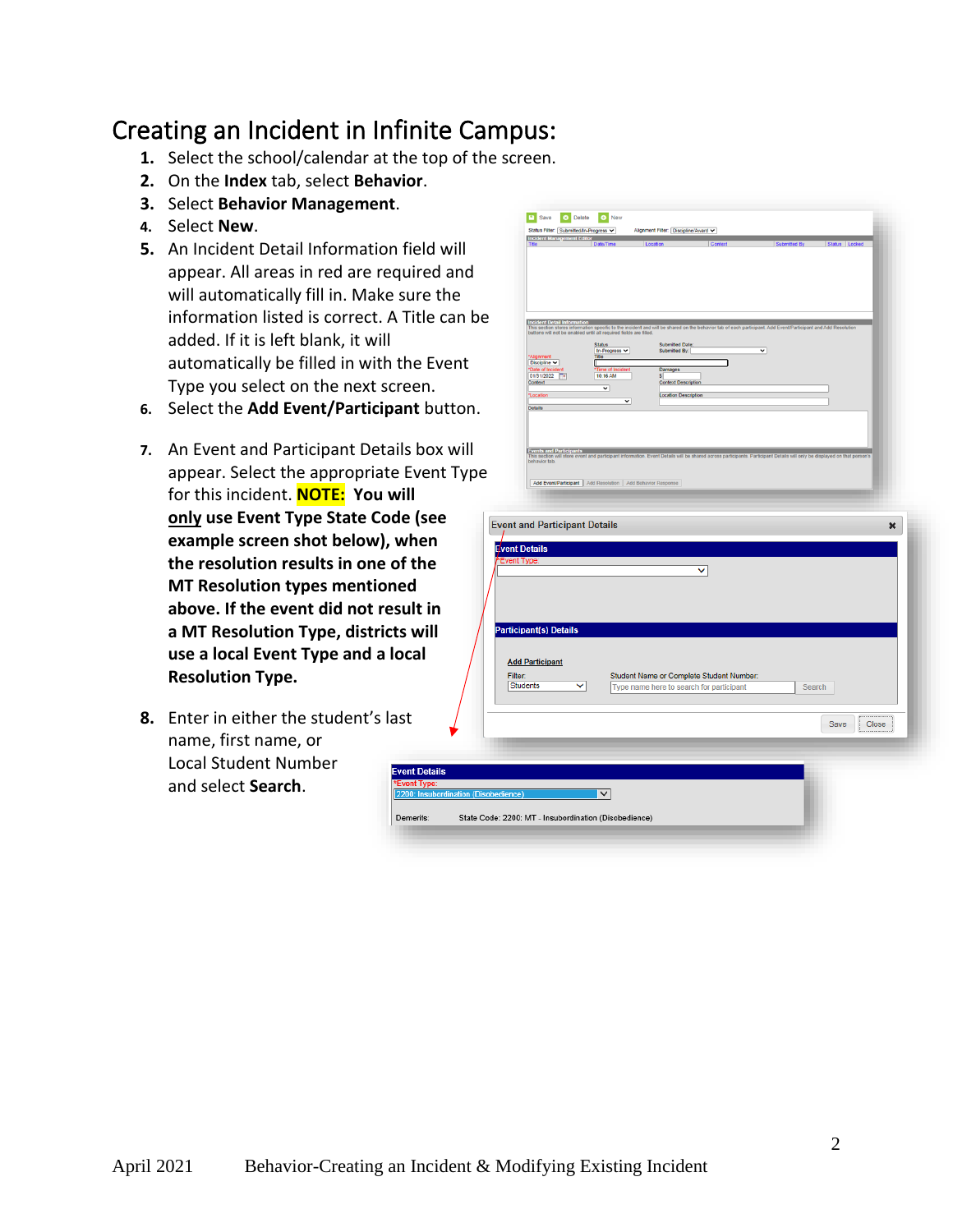- **9.** Select the student's name from the list that populates. If this is the only person for this incident select **Save**. If not, fill in the information under **Add Particpant** until all particpants for this incident have been added.
- **10.** Select the **Save** button. The following box is added at the bottom. The red exclamation is a notification that this incident happened while the student had an active IEP.
- **11.** Select the **Add Resolution** tab.
- **12.** All informaiton fields in red on the **Add Resolution** screen below must be filled in as well as the **Duration in School Days** box.
- $\overline{\mathbf{v}}$ Demerits: 0 State Code: 2200: Insubordination (Disobedience) it(s) De Doe, John<br>(Uncheck to exclude participant.) 12#: 00000 Display on Portal Hide Details  $\frac{\text{Role:}}{\text{Offender}}$   $\frac{\text{De}}{\text{O}}$ **Kelationship to<br>1: Current Stu**  $\overline{\mathbf{v}}$ Injury<br>1: No Injury **Injury Description** Medical Service **Add Participant** Filter:<br>Students Student Name or Complete Student Numbe Search Save Close **Events** and Participants This section will store event and participant information. Event Details will be shared across participants. Participant Details will only be displayed on that person's behavior tab. Review Participants Insubory hation (Disobedience) (Event ID: 7)  $\mathbf{f}$  if  $\mathbf{D}$  is  $\mathbf{c}$ . Add Event/Participal Add Resolution d Behavior Response

**Event and Participant Details** 

**13.** Under the *Apply To* field, check the box next to the

.

student(s) involved in this incident and select **Save**.

**14.** You are returned to the **Incident Detail Information** (gray area) box. At the bottom of the screen you will see the **Event Type**, student(s) included in the event, and the **Resolution Type**. If you see all these components, under the **Status** box dropdown box select Complete. Select the **Save** button at the top of the screen. The incident moves off the Incident Management Editor into the student(s) general information area, under their **Behavior** tab.

| <b>Resolution Details</b><br>*Resolution Type: |                                                                                                      |  |
|------------------------------------------------|------------------------------------------------------------------------------------------------------|--|
|                                                | ◡                                                                                                    |  |
|                                                |                                                                                                      |  |
| <b>Resolution Assign Date:</b>                 | Resolution Start Date: Resolution Start Time: Resolution End Date: Resolution End Time:              |  |
| 09/14/2016 a                                   | 09/15/2016 图<br>03:00 AM<br>09/17/2016<br>03:00 PM<br>Fы<br>Duration in School Days: Days Remaining: |  |
| Þ                                              |                                                                                                      |  |
| <b>Behavior Admin Staff Name</b>               | $\checkmark$                                                                                         |  |
| Details:                                       |                                                                                                      |  |
|                                                |                                                                                                      |  |
|                                                |                                                                                                      |  |
|                                                |                                                                                                      |  |
|                                                |                                                                                                      |  |
|                                                |                                                                                                      |  |
|                                                |                                                                                                      |  |
|                                                |                                                                                                      |  |
|                                                |                                                                                                      |  |
| $\Box$ Doe, John                               |                                                                                                      |  |
|                                                | <b>Save</b><br>Close                                                                                 |  |
|                                                |                                                                                                      |  |
|                                                | <b>Incident Detail Information</b>                                                                   |  |
|                                                | This section stores information specific to the incident and w                                       |  |
|                                                | buttons will not be enabled until all required fields are filled.                                    |  |
|                                                | <b>Status</b>                                                                                        |  |
|                                                | Complete                                                                                             |  |
|                                                | *Alignment                                                                                           |  |
|                                                | In-Progress<br>Discipline v<br>Complete                                                              |  |
|                                                | *Time of Incident<br>*Date of Incident                                                               |  |
|                                                | 04/24/2020<br>08:45 AM                                                                               |  |
| *Apply To:<br>Insubordination (Disobedience)   | г≖<br>Context                                                                                        |  |